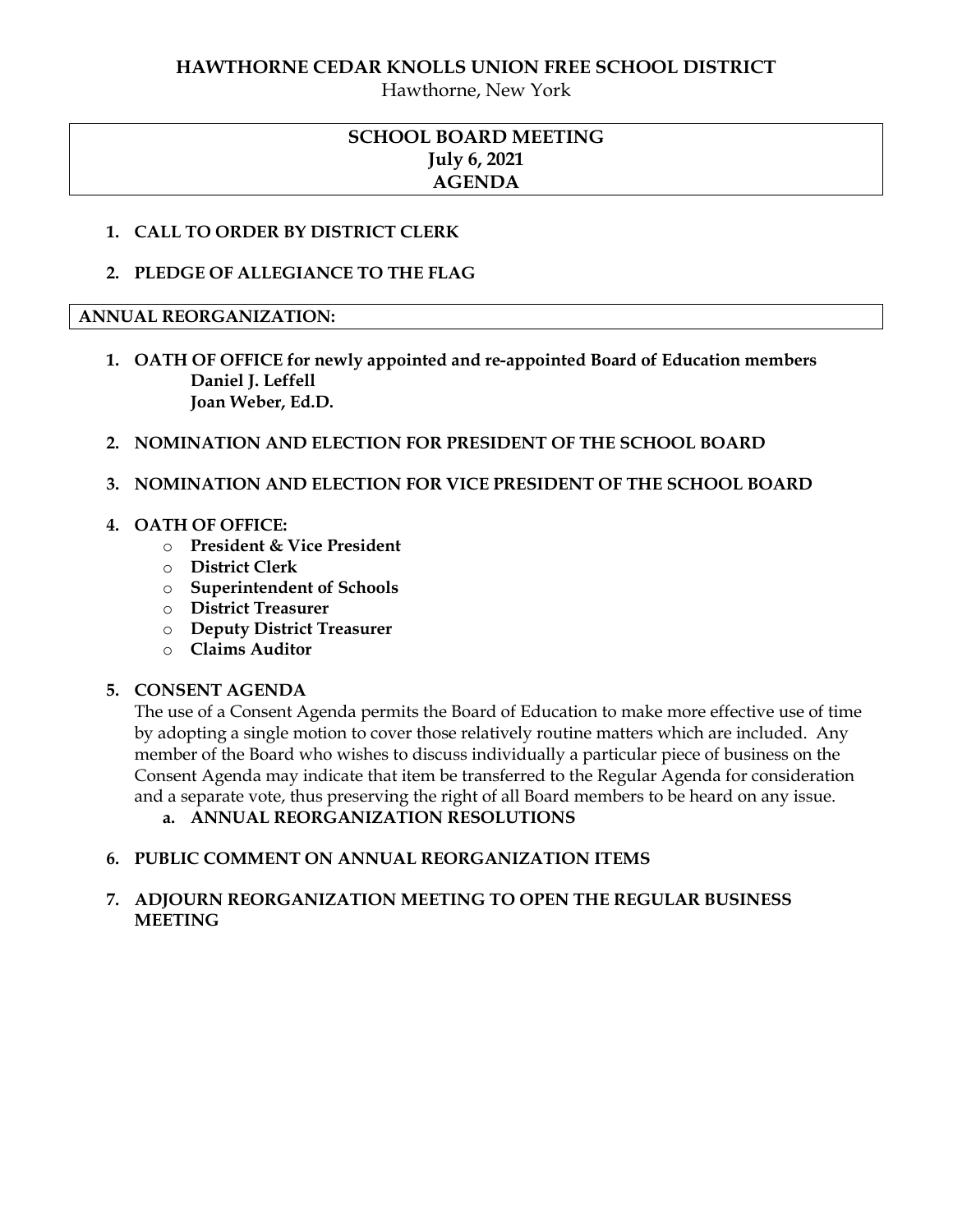# **HAWTHORNE CEDAR KNOLLS UNION FREE SCHOOL DISTRICT** Hawthorne, New York

#### **REGULAR BUSINESS MEETING**

- **CALL TO ORDER BY BOARD PRESIDENT**
- **APPROVE MINUTES (June 8, 2021)**
- **TREASURER'S REPORT (April 30, 2021; May 31, 2021)**
- **CLAIMS AUDITOR/WARRANT REPORT (May 13, 2021; May 17, 2021; June 9, 2021)**
- **CSE RECOMMENDATIONS** *Report attached.*

#### **CONSENT AGENDA**

*The use of a Consent Agenda permits the Board of Education to make more effective use of time by adopting a single motion to cover those relatively routine matters which are included. Any member of the Board who wishes to discuss individually a particular piece of business on the Consent Agenda may indicate that item be transferred to the Regular Agenda for consideration and a separate vote, thus preserving the right of all Board members to be heard on any issue.* 

**RESOLVED**, that the Board awards the following bids, submitted as per the attached specifications, as follows:

Bid#2021-22 BID 2 "COOLING TOWER DISTRIBUTION BASIN REPLACEMENT" –

Award to Tempaire of Westchester Inc.

| Cooling Tower Distribution Basin                | $-$ \$12,924.00 |
|-------------------------------------------------|-----------------|
| Labor Cost to Complete Replacement and Start Up | $-$ \$ 3,968.00 |
| Parts/Materials Mark Up (over contractor cost)  | 28%             |

#### Bid#2021-22 BID 3 "COOLING TOWER REPLACEMENT FAN SUPPORT RAIL"

Award to Tempaire of Westchester Inc.

Cooling Tower Fan Support Rail - \$ 6,845.00 Labor Cost to Complete Replacement and Start Up - \$ 2,976.00 Parts/Materials Mark Up (over contractor cost) 28%

**Note**: Bid#2021-22 BID 1 "GLASS REPAIR & WINDOW SERVICE" is not being awarded at this time, as there were no bidders.